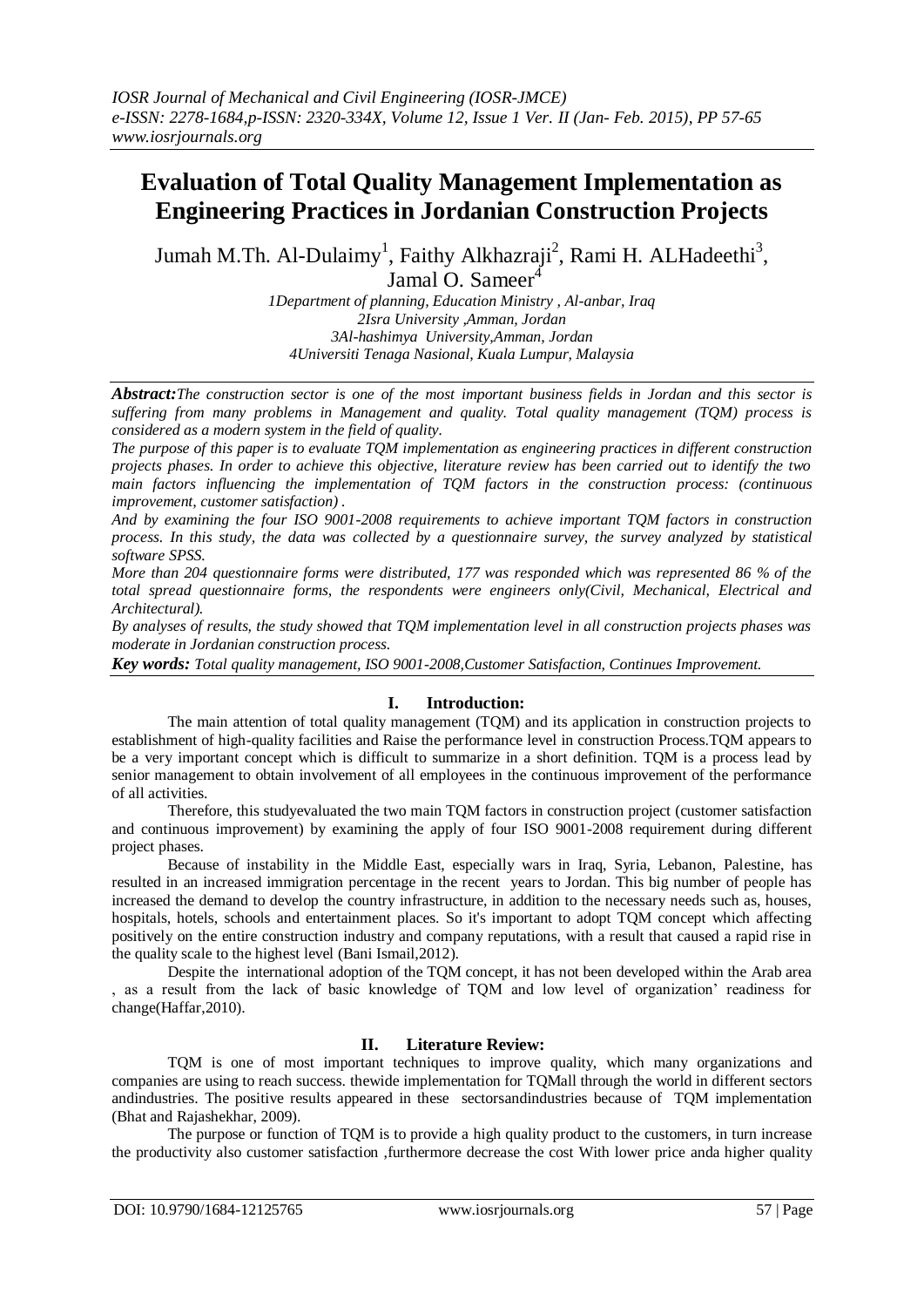product, TQM is approach of managing different industries to improve the quality of product (Kumar, et al., 2011).

And its show Establish strategic goals, mission and vision based on the concept of TQM and bind all parties together including subcontractors of these goals. The Organizations need to follow continuous improvement while maintaining a long-term Perspective. The improvement will have to be made both in the processes and the organizational system in order to make the TQM program successful(Al-Tayeb Mustafa,2008)

**(**TQM) Total quality management is defined as both a management of quality philosophy and group of guiding principles that promoteculture in organizations and all members participation in organization aiming to achieve longtermsuccessprocess through continuous improvement and customer satisfaction of products, and the benefits for all society members (Juran et al., 1999; Rampersad, 2001;Besterfield et al., 2003)

#### **III. Definitions of Total Quality Management**

The Asian Institute of Technology (AIT), define TQM as "a philosophy that strengthens and support the culture to foster continuous organizational improvement through integrated, systematic, consistent and reliable effort involving everything and everyone, focusing primarily on total satisfaction of internal and external customers, where employees work together in teams with process ownership, guided by a committed top management, which takes a practical participation" (Nukulchai,2003).

Also, according to the British Quality Association defines TQM as "an all-agreement business management philosophy focusing on completely fulfilling customer requirements with a maximum of effectiveness and efficiency" (Wessel, 2004).

According the previous definitions, define the TQM as a philosophy but the different point of view. British Standard(BS) described the TQM as the management philosophy aimed to achieve organization objectives. While, the (AIT), defined the TQM as the philosophy aiming to satisfy the customers.

Out of above definitions, aneasy definition of TQM is a get-together of external and internal customer requirements, and the difference between quality and TQM is that the quality expression generally focuses on a temporary process.

In construction project for example, in order to achieve a good strength for concrete according to the specifications, the concrete should be cured by water for $(3-4)$ days, to reached for the required quality, so this is a temporary process, while TQM is a long term process and adopts a strategic dimension, to lead each financial, production, marketing and managerial plan in the path which support the strategic dimension. From the previous definitions, the researcher conclusion was that the definition of TQM is an old concept, but in last years it appears as an official job.

#### **Basics of TQM Principles in construction projects:**

The concept of TQM is modern in construction projects. It was only applied to industrial projects, the construction companies in the United States applied (TQM) after the noticed the great success of industrial companies by the application of the concept of TQM which is based on the achieving the basic principles: customer satisfaction, continuous improvement. These principles will be defined and clarified and how they will be applied in construction projects. (Gamld D. Oberlender 2000,)

#### **Customer Satisfaction:**

The basic function of the construction industry is to provide customers projects, facilities and services ready to use, and meet their requirements. Any construction company must be completed its work at a competitive cost to guarantee continuous work. TQM is a management philosophy based on identifying customer needs and requirements exactly and work to make suitable environment and working conditions suitable to achieve the needs and requirements at the lowest possible cost, by quality control at every stage of the construction process. While the construction project is an idea to close out and ready for use, this quality of the final product will be satisfy the customer needs.

#### **Continues Improvement:**

#### **To Continues Improvement we have to:**

-Continuous improvement for current methods and procedures and to keep existed improvements during the product processing control.

-Concentrate on achieving technological development in construction and engineering process during innovation and creation.

The construction project consists of a group of activities so we want to develop, innovate and create in each activity to achieve quality and fulfill customer satisfaction.

During each activity implementation we have to reduce gap between the customer requirements and current status, during the use of problem analysis process by using Deming cycle "Plan-do-check-act", which its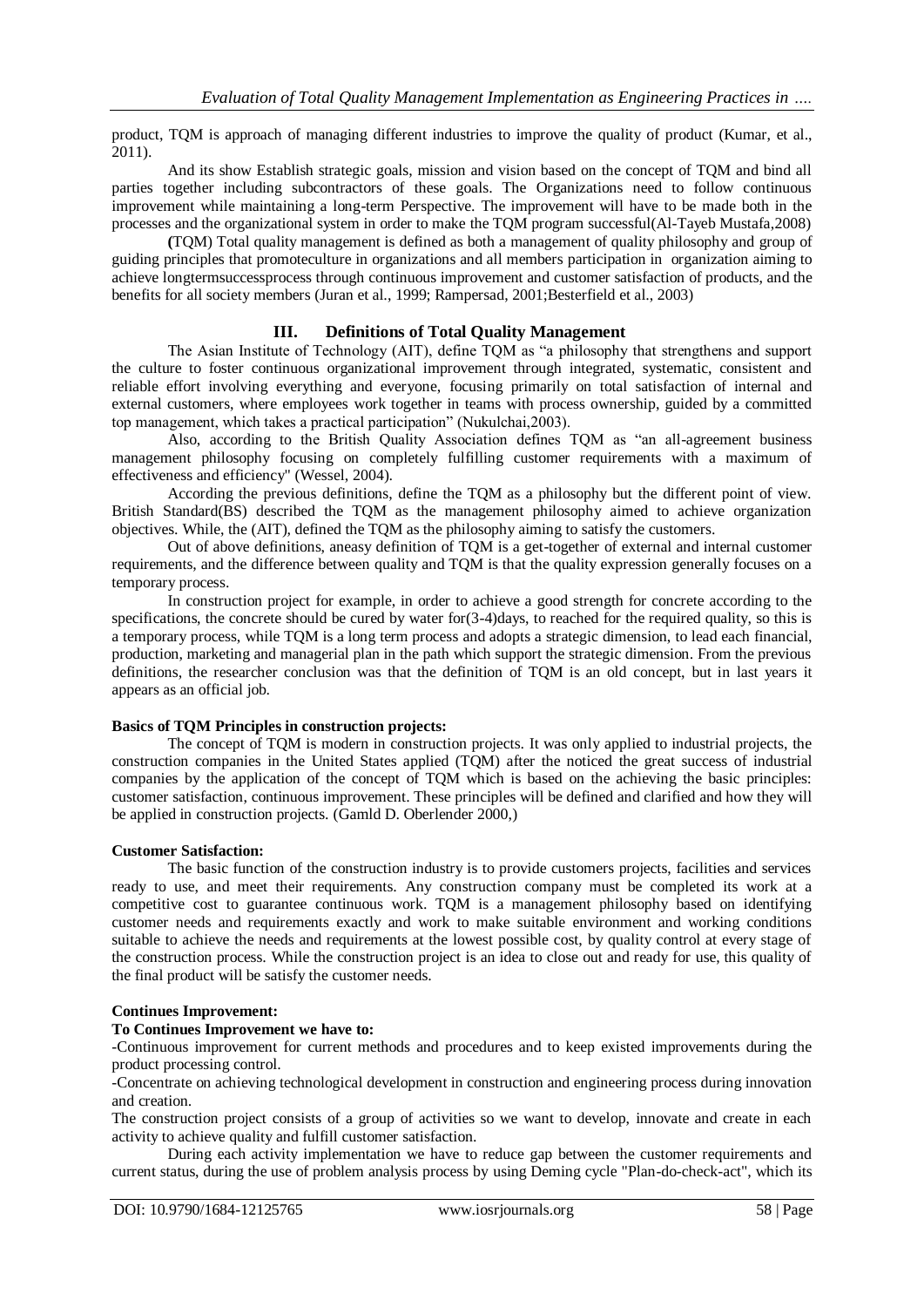considered as a procedure for continuous improvement by concentrate on correction procedure and defect prevention.

Deming cycle contain four process Occur every time and constantly repeated and apply it in each process as show in Figure(1),and Table (1) show Eight steps for each Deming cycle process .





|       | -Identify the problem and improvement aim.<br>-Analyze the current status                                                                                          |
|-------|--------------------------------------------------------------------------------------------------------------------------------------------------------------------|
| Plan  | -Determine the root causes and its affect                                                                                                                          |
|       | -Develop plans for corrective works                                                                                                                                |
| Do    | -Apply the plan and its implementation.                                                                                                                            |
| Check | -Document the implementation plan result to compare it with main plan aim.                                                                                         |
| Act   | -Create the criteria for the necessary steps to avoid problem repeated<br>-Reprocess and take in consecration rest of problems or suitable improvement in the next |
|       | plan stage.                                                                                                                                                        |

#### **Table (1)** shows Eight steps for each Deming cycle process .

#### **ISO 9001-2008**

ISO 9001:2008 it's the last version sets out the criteria for a quality management system and conceder only standard in the family that can be certified. It can be used by large or smallorganization, regardless of its field of activity.

Moreover, the ISO 9001:2008 is implemented by over one million companies and organizations in over 170 countries (ISO technical committee.2008)

There are four ISO 9001-2008 requirements to Achieve TQM important factors in construction projects. (The continuous improvement and customer satisfaction) as shown in Figure (2):(International standard ISO 9001, 2008).

- 1. Management responsibility.
- 2. Resource management.
- 3. Product realization.

Each of The four ISO(9001-2008)requirements includes a number of elements

4. Measurement, analysis and improvement.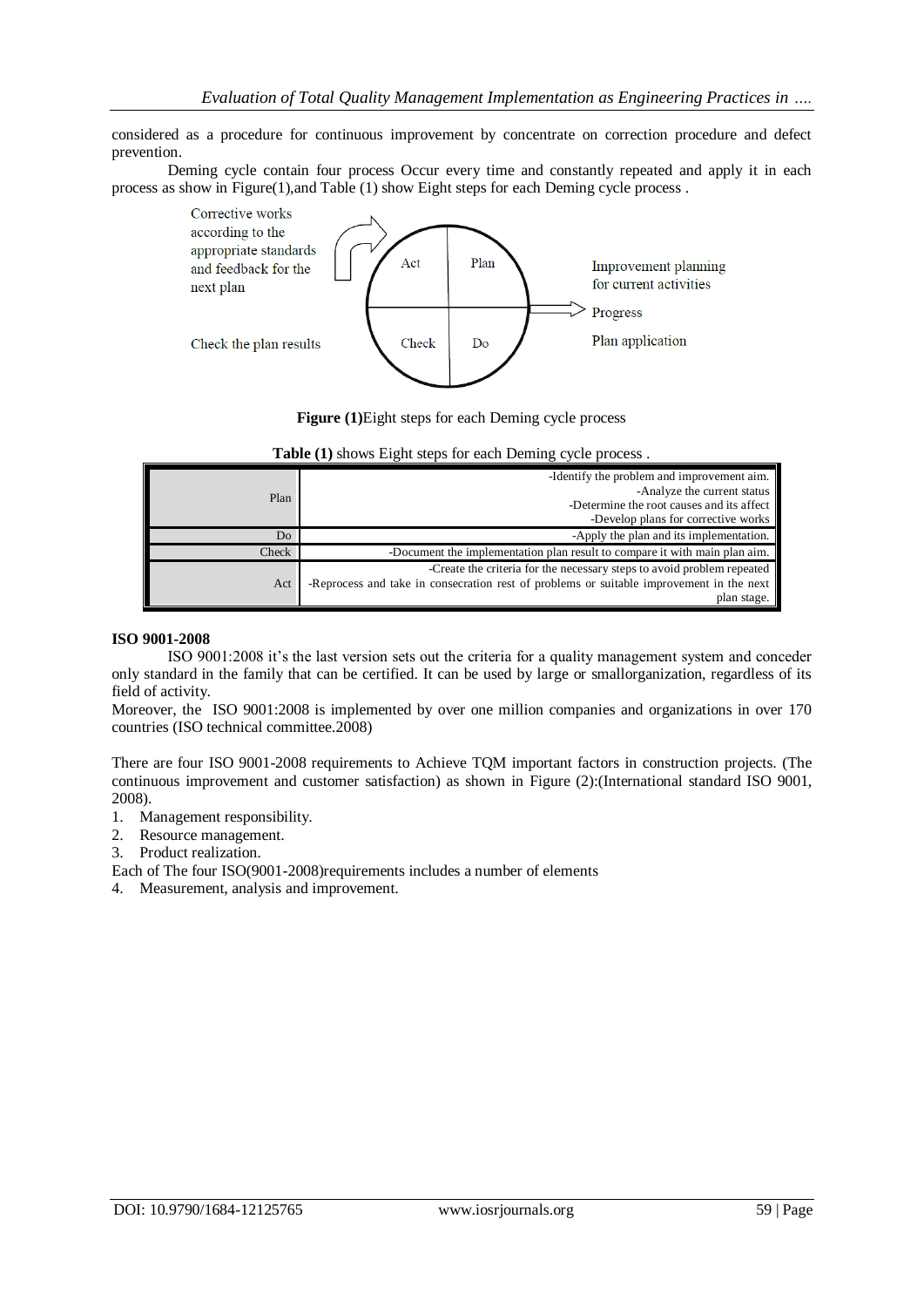

## **Questionnaire design**

Questions in a questionnaire were formulated based on the literature review as main sources to get the initial form of questionnaire; the Figure ( 3 ) shows the questionnaire development process.



**Figure (3)** Questionnaire design

#### **Results of factor analysis:**

The result of the output obtained in this research could be presented as followed:The items in the survey were made on a five points likert scale where 5 implied strongly agree, and 1 Indicated the respondent strongly disagree with the statements. The item of the questionnaire was conducted by using SPSS package version 16.0 to detect the factor structure in the variable and Table ( 2 ) show the mean, Standard deviation and Skewnessvalues for all project phases:

| <b>Study</b>   |      |      |         | <b>Design</b> |      |         | <b>Contract document</b> |      |         |
|----------------|------|------|---------|---------------|------|---------|--------------------------|------|---------|
| St. Dis.       | М    | Sd   | Sk      | М             | Sd   | Sk      | M                        | Sd   | Sk      |
| M.R            | 3.33 | 0.64 | $-0.02$ | 3 17          | 0.69 | $-0.12$ | 315                      | 0.82 | $-0.22$ |
| R.M            | 3 13 | 0.72 | $-0.04$ | 3.24          | 0.76 | 0.05    | 3.16                     | 0.72 | 0.04    |
| P.R            | 3.48 | 0.55 | $-0.20$ | 3.38          | 0.77 | $-0.27$ | 3.18                     | 0.81 | $-0.18$ |
| M&A            | 3.03 | 0.81 | $-0.09$ | 3.38          | 0.75 | $-0.44$ | 3.25                     | 0.74 | $-0.10$ |
| <b>Overall</b> | 3.24 | 0.55 | $-0.11$ | 3.29          | 0.61 | $-0.29$ | 3.19                     | 0.70 | $-0.05$ |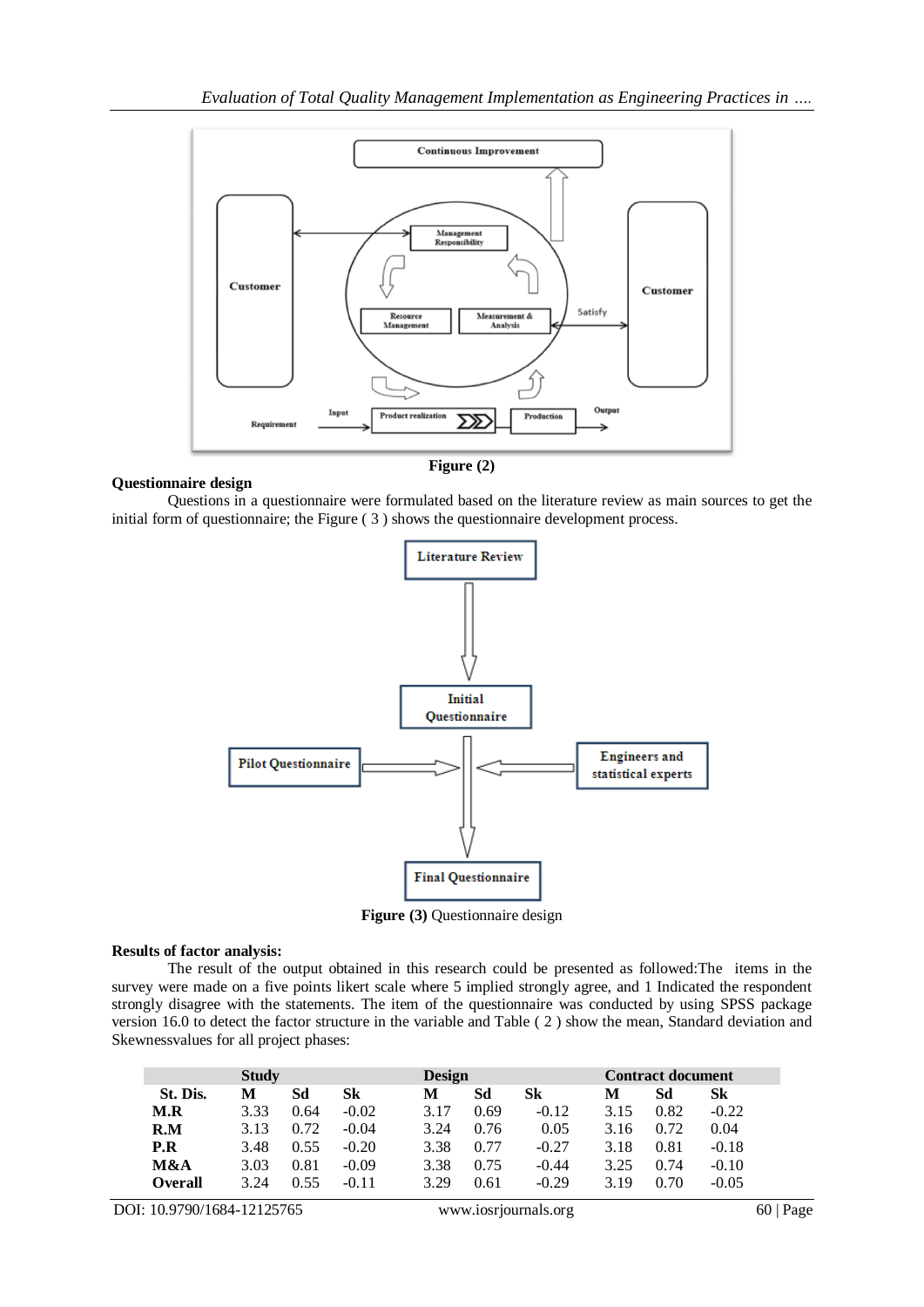| <b>Contractor Selection</b> |      |      |         |                                                                      | Implementation |         |      | Close out |         |
|-----------------------------|------|------|---------|----------------------------------------------------------------------|----------------|---------|------|-----------|---------|
| St. Dis.                    | м    | Sd   | Sk      | м                                                                    | Sd             | Sk      | M    | Sd        | Sk      |
| M.R                         | 2.86 | 0.79 | 0.20    | 3.13                                                                 | 0.68           | $-0.16$ | 3.21 | 0.83      | $-0.21$ |
| R.M                         | 3.17 | 0.74 | 0.21    | 3.09                                                                 | 0.73           | $-0.09$ | 3.14 | 0.75      | 0.39    |
| P.R                         | 3.27 | 0.70 | $-0.25$ | 3.26                                                                 | 0.75           | $-0.36$ | 3.19 | 0.84      | $-0.07$ |
| M&A                         | 3.27 | 0.69 | 0.18    | 3.00                                                                 | 0.66           | 0.09    | 3.15 | 1.01      | $-0.18$ |
| Overall                     | 3.14 | 0.55 | 0.30    | 3.12                                                                 | 0.63           | $-0.18$ | 3.17 | 0.75      | 0.09    |
|                             |      |      |         | <b>Table (2)</b> Statically descriptive for different project phases |                |         |      |           |         |

#### **Evaluation of TQM Implantation as engineering practice**

The stages were divided in the questionnaire to six phases. In addition to that, the classifications for mean values in the upcoming Tables will be based on the following criteria as suggested by researcher as shown in Table (3): **Table (3)** Evaluation 1

| <b>Table</b> (3) Evaluation level |      |          |      |  |  |
|-----------------------------------|------|----------|------|--|--|
| Category                          | Weak | Moderate | High |  |  |
| Mean                              |      | -        |      |  |  |

TQM factors were then analyzed according to six construction projects phases as in the following:

#### **- Study phase**

conclude from Figure(4) that all mean values are moderate in all ISO requirments (management responsibility and product realization) but in resources management there are two values under the mean (weak evaluation) ,at which There was a shortage in work invironmental analysis and resources procurement. In (Measurement and alanlyisis) there was no study review and check by any neutral part.





In general the overall TQM implementation factors in study phase is moderate.

#### **3.9.2 Design phase**

According to Figure(5), that all mean values are moderate in all ISO requirments (resources management, product realization and measurement and analysis ) but in Management Responsibility there are three values under the mean (weak evaluation) at which insufficient responsibility and Authorization ,lack communucation and design change approval.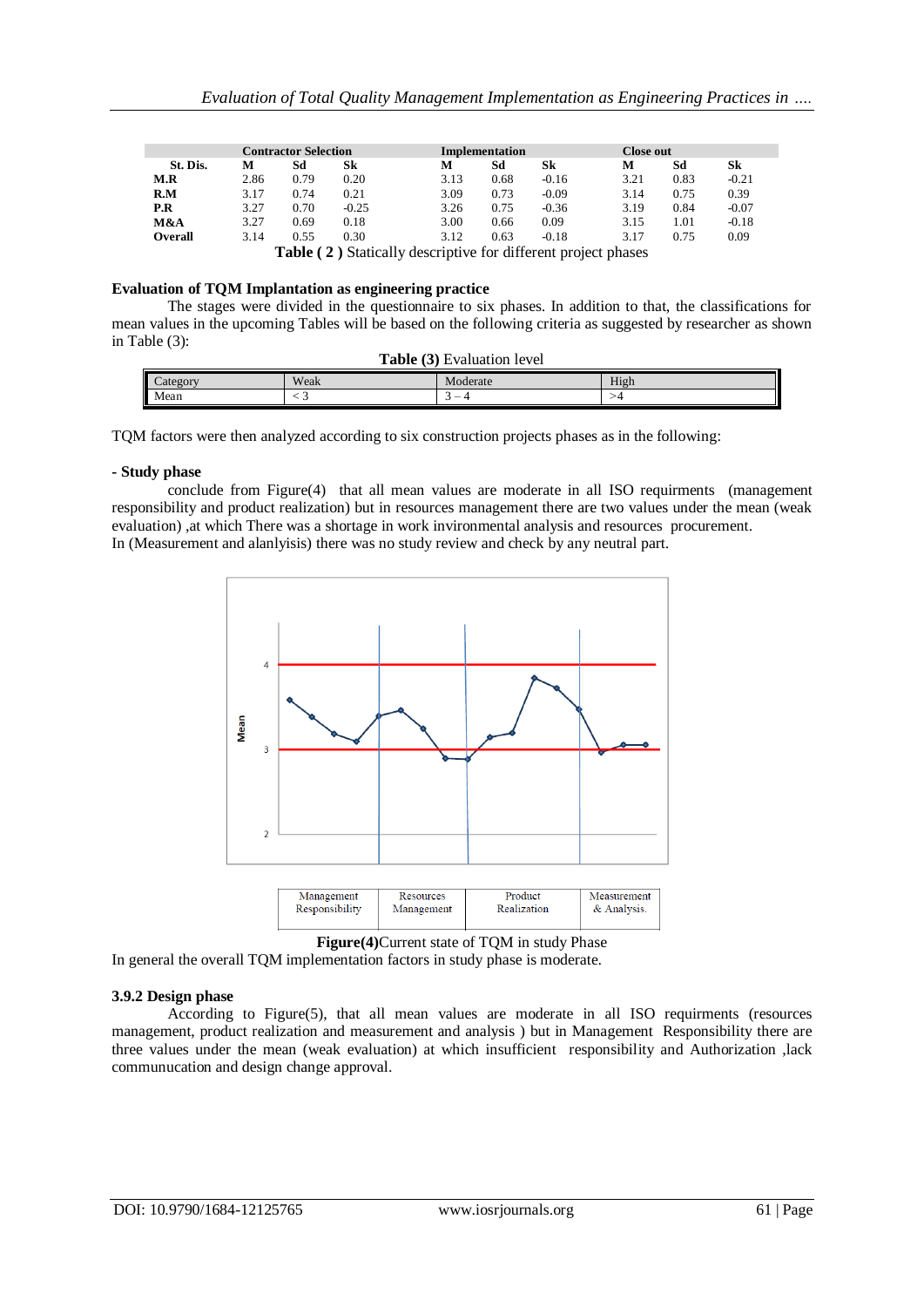

| Responsibility | Management | Realization | Analysis. |
|----------------|------------|-------------|-----------|
|                |            |             |           |

**Figure(5)** Current state of TQM in designphase.

In general the overall TQM implementation factors in design phase is moderate.

# **3.9.3 Contract documentsphase**

According to Figure(6), that all mean values are moderate in all ISO requirements (management responsibility,resources management, product realization and measurement and analysis).



**Figure(6)**Current state of TQM in contractdocumentsphase

In general the overall TQM implementation factors in contract documants phase are moderate

# **Contractor selection phase**

According to Figure(7) that all mean values are moderate in all ISO requirments (resources management, product realization and measurement and analysis) but in management responsibility there are three values under the mean (weak evaluation) at which the contractor was sellected according to financial categories rather than experience and insufficient responsibility and Authorization .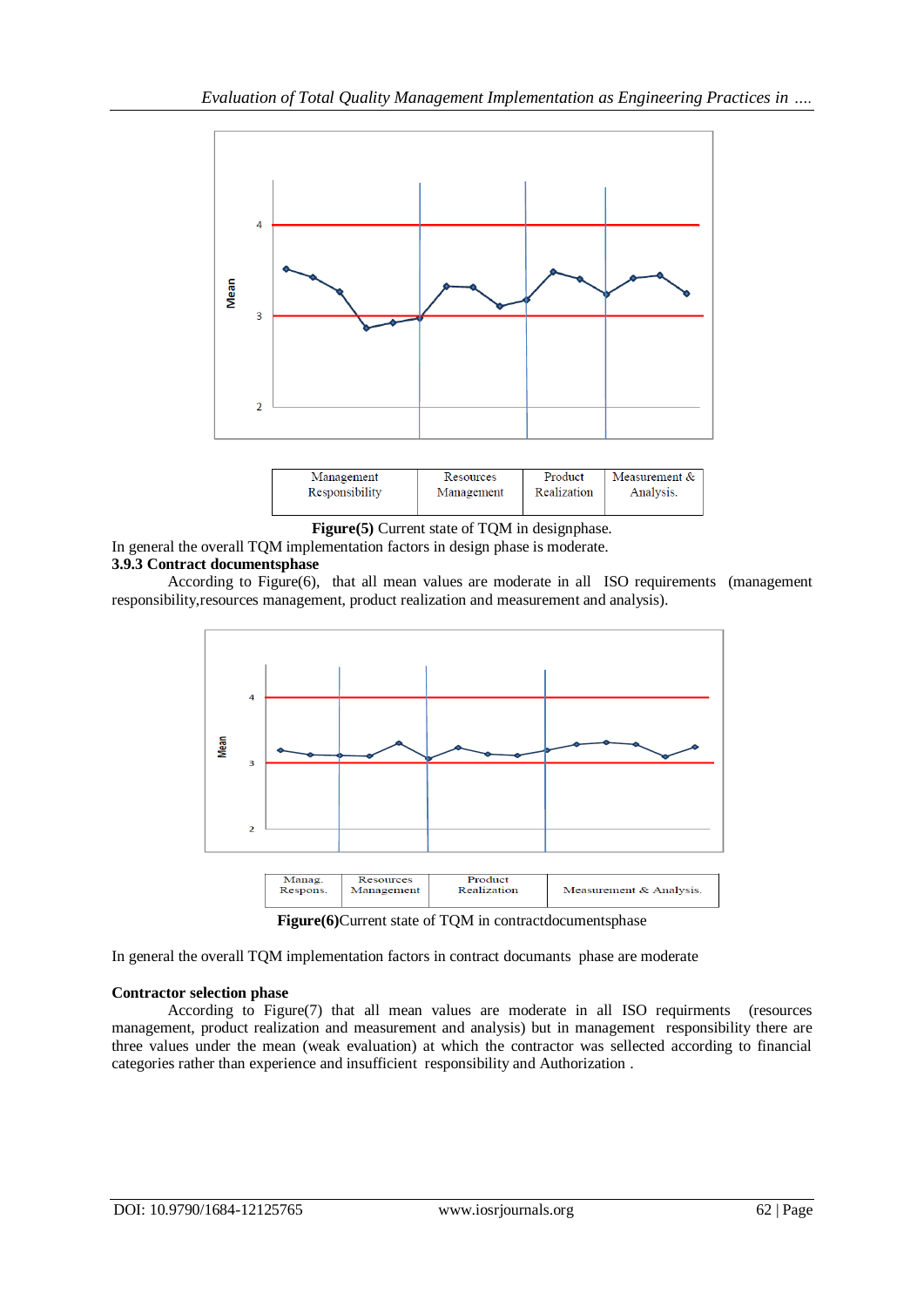

| Manag.   | Resources  | Product     | Measurement $&$ |
|----------|------------|-------------|-----------------|
| Respons. | Management | Realization | Analysis.       |

**Figure(7)**Current state of TQM in contractor selection phase

In general the overall TQM implementation factors in contractor sellection phase is moderate.

# **Implementation phase**

conclude from Figure(8), that overall mean value for management responsibility is moderate but four values are considered (weak) due to improper cash flow, no detailed project's budget , lack of communication among project parties and lack of commitment inproject duration.That overall mean value for resources management is moderate but there are five values considered (weak) mean value. Such as poor raw material quality ,there is no technical staff,inappropriate labor wages ,shortage in site mobilization and poor safety procedures.The overall mean value for product realization is moderate but there is one low value(weak)at which no control and analysis for construction test.The overall mean value for measurement and analysis has a moderate mean value but there are two values with low mean value (weak) at which there is a lack in check and test to diagnose the defects ,and no preventive procedures .

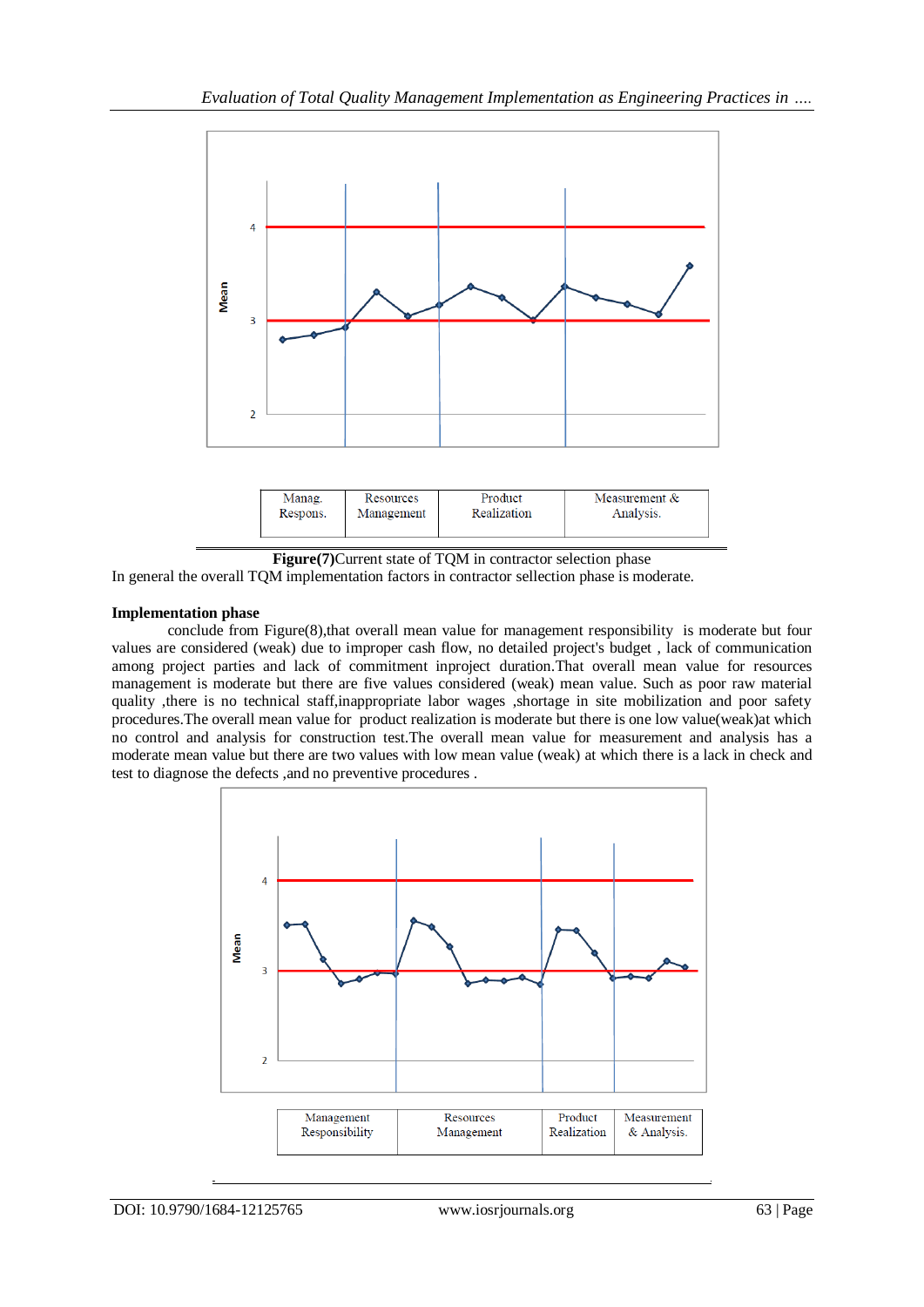**Figure(8)** Current state of TQM in implementation Phase

In general the overall TQM implementation factors in implementation phase is moderate.

#### **Close out phase**

According to Figure (9) that all mean values are moderate in all ISO requirements (management responsibility, product realization and measurement and analysis) but resources management has one value under the mean (weak evaluation) at which the there is a lack in staff training.



**Figure(9)** Current state of TQM in close outphase

In general the overall TQM implementation factors in close out phase is moderate.

## **IV. Conclusion:**

- 1) TQM factors applied in the Jordanian construction projects are classified as a moderate level because some of (four ISO requirement) in the project phases are weak.
- 2) In study phase found that there a huge weakness in the analysis of work environment, there is no third or other neutral part are checking the Study, and the owner satisfaction is adopting as criterion of effective performance criteria in quality management system.
- 3) In design phase there is a big weakness because of authorizing some responsibilities and authorities from top Management to the designer to ensure work efficiency, also lack in coordination between the owner and designer will affect the project completion according to the requirements, but the designdocumentswere clear and suitable for requirements.
- 4) Contract documents phase was the best among the different phases, where the documents are approved before concluding the contract; also take advantage of previous contracts to develop the final form of the contract.
- 5) There is a large shortage of management responsibility in contractor selection phase, found that the contractor selection was not according to experience, efficiency and price , contractor select was according to the lowest total price only, but the feature of this phase is there are a third party to resolving disputes if there.
- 6) The implementation phase was the worst among the other phases where :
- a) There is huge weakness in the four ISO requirements to apply TQM factors application in this phase.
- b) Also found that no interest of using high quality raw materials.
- c) There is no enough coordinate to information exchange and Periodic meetings between the project parties (owner, designer and executer).
- d) The working staff wagesare not appropriate with the assigned to it works to ensure quality, also weakness in health and safety standards in the projects.
- e) Weak in monitoring and analyzing construction tests to measure the conformity with the specifications and lack in the preventive procedures to guarantee avoiding the no confirm occurring.